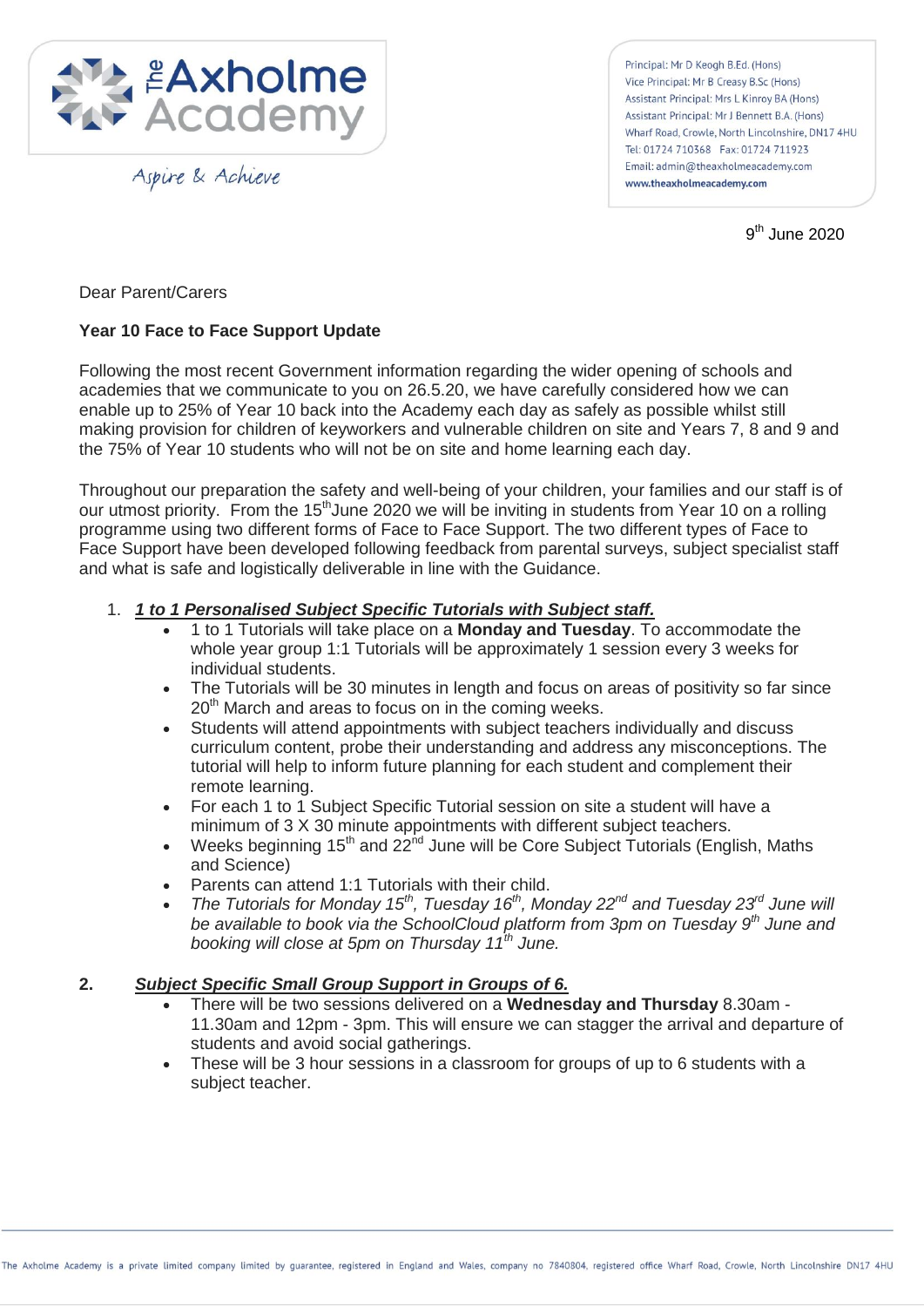- These sessions will enable small group support to take place, in groups identified by subject leaders, to ensure students and staff have the opportunity to address any misconceptions and gaps in their learning and complement remote learning work being undertaken.
- Students and parents will be notified a week in advance of any subject specific sessions they are scheduled to attend.

We will not be able to offer 1 to 1 Tutorials of Subiect Specific Small Group Support on any other days than stated above. I am sure you can appreciate that we are unable to respond to individual requests for certain days or groups due to the safety and logistical implications this would entail.

The remainder of this letter contains important information relating to how the Face to Face support will be delivered. It is important that Parents and Students read and understand the information below. Please also refer to our Frequently Asked Questions document for further information.

I feel it is important that all students and parents understand that the Academy will be providing what we can in terms of Face to Face Support under the Guidance and that remote and home learning is still going to be the predominant method of provision at least for the remainder of this academic year.

### **Safety:**

Throughout this phased opening of the Academy it is imperative that if your children have, or are showing symptoms of COVID-19, or have someone in their household who is, they should not be attending the Academy and should remain at home, in line with the [guidance for households with](https://www.gov.uk/government/publications/covid-19-stay-at-home-guidance)  [possible coronavirus infection](https://www.gov.uk/government/publications/covid-19-stay-at-home-guidance)

Much work has been undertaken to follow the Government Guidelines. Within the classrooms and rooms being used, chairs, desks and any other non-essential items have been removed to ensure all seating complies with the regulations. To ensure we follow the guidelines and implement 2 metre distance between students and staff we will be able to accommodate up to 6 students in the rooms we have allocated to be used. Two metre markings have been placed in corridors and outdoor spaces where appropriate and there are one-way notices to be adhered to. Doors, where appropriate, will be open and, if the weather allows, windows will be open throughout the day.

Our most up to date risk assessment can be found on our website.

The same staff will work with their allocated group, as far as possible, to minimise the number of people encountering each other.

## **Hygiene and Behaviour:**

During the day we will continue to promote the need for increased hygiene and students will be regularly reminded to clean their hands more often than usual, particularly after arriving at the Academy, touching their face, blowing their nose, sneezing or coughing, and before eating or handling any food. The guidance on this will be emphasised to students that they should wash their hands thoroughly for 20 seconds with running water and soap and dry them thoroughly or use alcohol hand rub/sanitiser ensuring that all parts of the hands are covered. Each group will have an allocated toilet area to use with hand washing facilities and there will be hand sanitiser in all designated classrooms. There will also be anti-bacterial sanitising wipes in each designated classroom for students to use to regularly wipe down equipment and workspaces. Advice will also be given to students on respiratory hygiene reminding them to: avoid touching their mouth, eyes and nose; cover their mouth and nose with disposable tissues when coughing or sneezing, if one is not available, sneeze into the crook of the elbow, not into the hand; dispose of tissues into a disposable rubbish bag and immediately clean their hands with soap and water or use a hand sanitiser. We will be providing hand sanitiser but it would be helpful if your child could also have hand sanitiser with them as well in case they need it on the journey to/from the Academy.

We will obviously remind students of both personal hygiene and the national expectations of the 2m social-distancing requirements to ensure they develop an understanding of their own responsibility. However, we ask you for your support too in reminding your child prior to them coming onto the Academy site. Any student who fails to adhere to these national and Academy expectations will be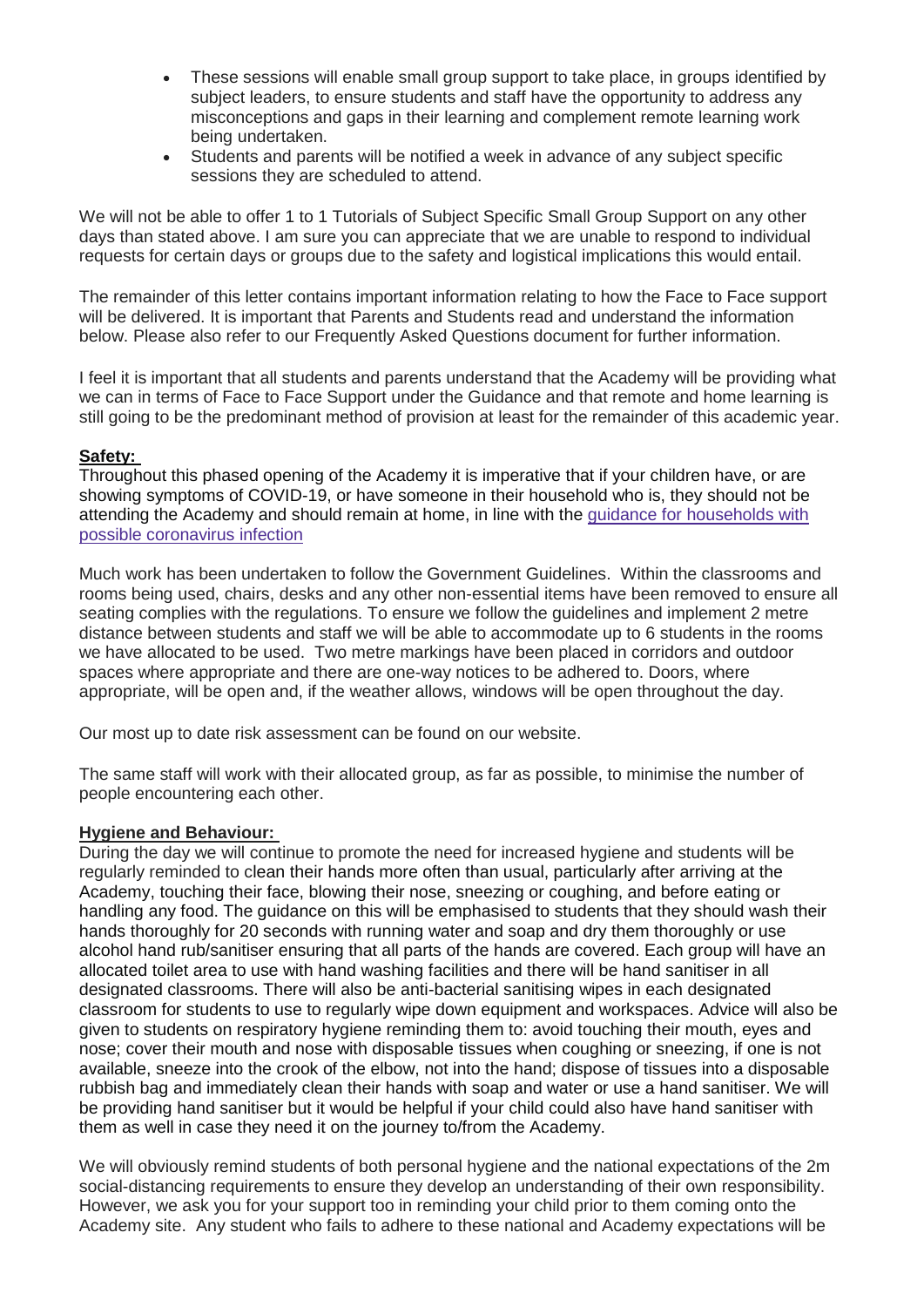reminded in the first instance. However, in the interest of safety of all of our staff, students and their families, we will ask parents/carers to collect their children from the Academy if they persistently breach these expectations or contravene them to an exceptional level in a one off incident. We have updated our Behaviour Policy to reflect these expectations and the link can be found [here.](http://www.theaxholmeacademy.com/page/?title=Policies&pid=34)

**Uniform and Equipmen**t: All students when attending the Academy do not need to wear uniform at this time. However, we do ask that the clothing worn is appropriate for the school environment and does not have any offensive logos or writing on. Students will also need to bring with them the necessary basic equipment for a day in school – pen, pencil, ruler, calculator, books. Students will not be able to share equipment with other students or with staff and must take it home with them each day.

**Catering:** At the current time and to minimise the number of staff on site and potential contact between students we are not operating any catering facilities. All students must bring their own refreshments in with them. The Academy water dispensers are not in operation, in line with Health and Safety guidance, so we encourage students to bring water with them in a drinks bottle that can be taken home again and reused.

## **Travel:**

As per the Government Guidance students will need to get to the Academy by foot, bicycle or car as the usual transport services are not currently operating.

## **Supervision and Break Times:**

When on site, your child will, wherever possible, remain in the same room throughout the time for their provision. For any break each group will be allocated a certain area to use either on the field or the 'quad' area. Students will be supervised during any break time to ensure social distancing is promoted and they must remain in their allocated areas. On days where there is inclement weather, any breaks will be taken in the designated teaching rooms. Two groups will be allocated a set of toilets to use and once again these will be supervised at any social times. Toilet areas will operate a 'one at a time' system to ensure social distancing can be maintained

## **Staggered Start and End Times:**

The Academy will operate a staggered start and end rota to avoid unnecessary contact and reduce opportunities for social gatherings in larger groups. To minimise any unsupervised contact between students as they arrive it is very important that they do not arrive until their allocated start time.

As they arrive students will be directed to socially distanced markers in the front area of the Academy and supervised until teaching staff are in position to receive them in teaching rooms. Staff will then direct students to their teaching room where they will be supervised to ensure social distancing rules are modelled. On dismissal it is important that students leave the site straight away to avoid any social gatherings. Students should not wait for others but exit the Academy site immediately on foot or bike or walk to their parents'/carers' car in the car park.

When dropping off and picking up parents'/carers' please remain in your car at all times.

**Attendance:** Whilst we will endeavour to make the Academy as safe as possible for your children to return, we completely understand that many of you may not want your child to return to school until all children return. There will be no repercussions for children who do not come back to the Academy. We will continue to support those children learning from home and will do our very best to ensure they are not disadvantaged.

If you do choose to send your child to the Academy but your child becomes unwell and cannot attend we ask that you follow the normal procedures by contacting Miss Ayres on [attendance@theaxholmeacademy.com](mailto:attendacnea@theaxholmeacademy.com) to report their absence for that given day.

Please bear in mind that this is all a proposed plan and depending on the Government Guidance, which is being monitored, this plan may need to be changed at short notice.